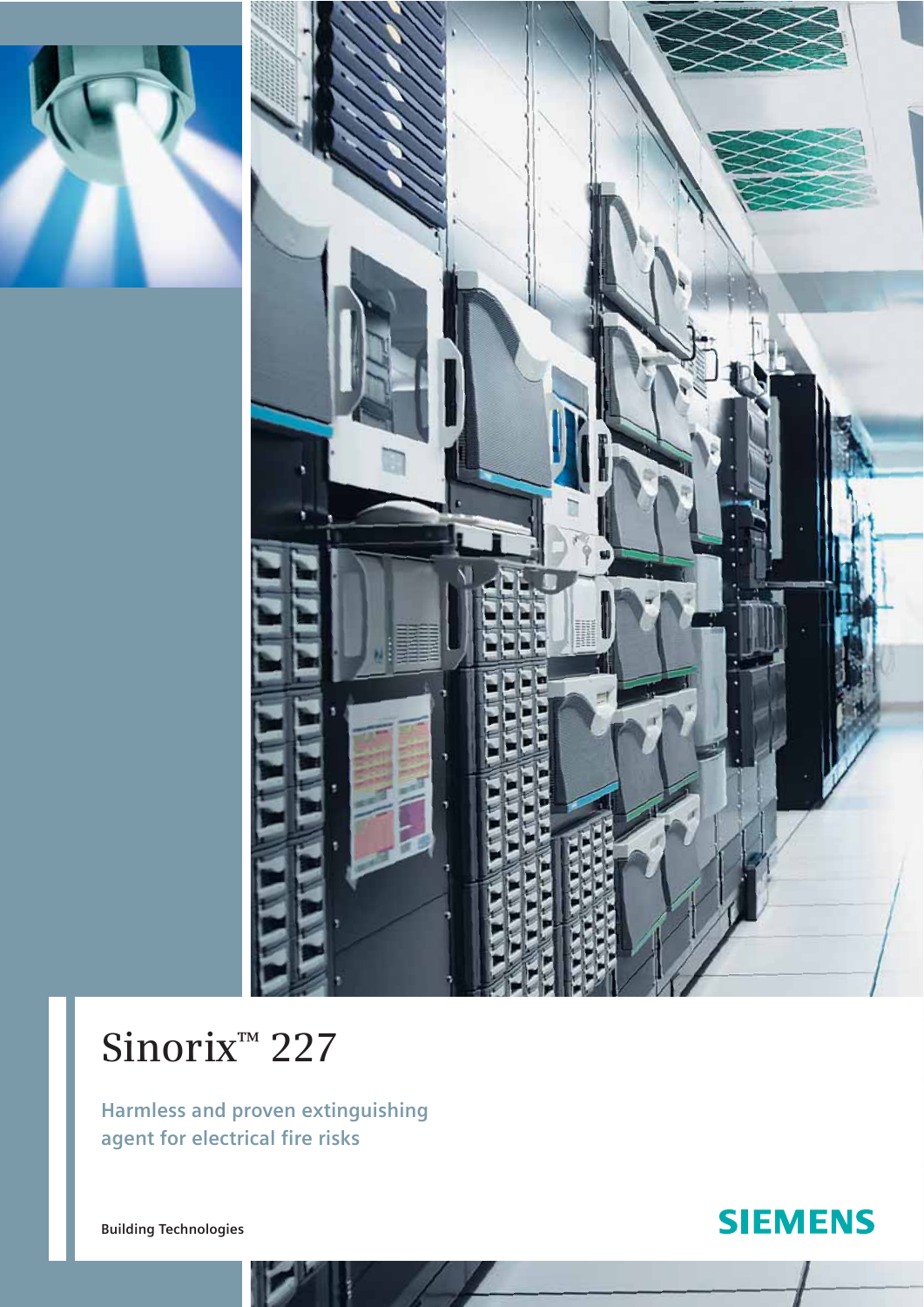**Detection and prevention of fires: security for people, assets and buildings**

> **Every company is responsible for the safety of its employees, and for the assets invested in buildings and plants. An international study highlights just how vital it is to protect against fire. According to its findings, nearly 80% of the companies hit by a major fire were forced to discontinue their business within three years. Effective fire protection would not only have reduced this damage substantially but in many cases would have prevented it from occurring in the first place.**

## **Sinorix™ 227 – your benefits:**

- **E** Safe for occupants
- **E** Long usability and long term storage
- No damage to equipment, data or other valuable items
- **E** Environmentally friendly
- **E** Quick and efficient extinguishant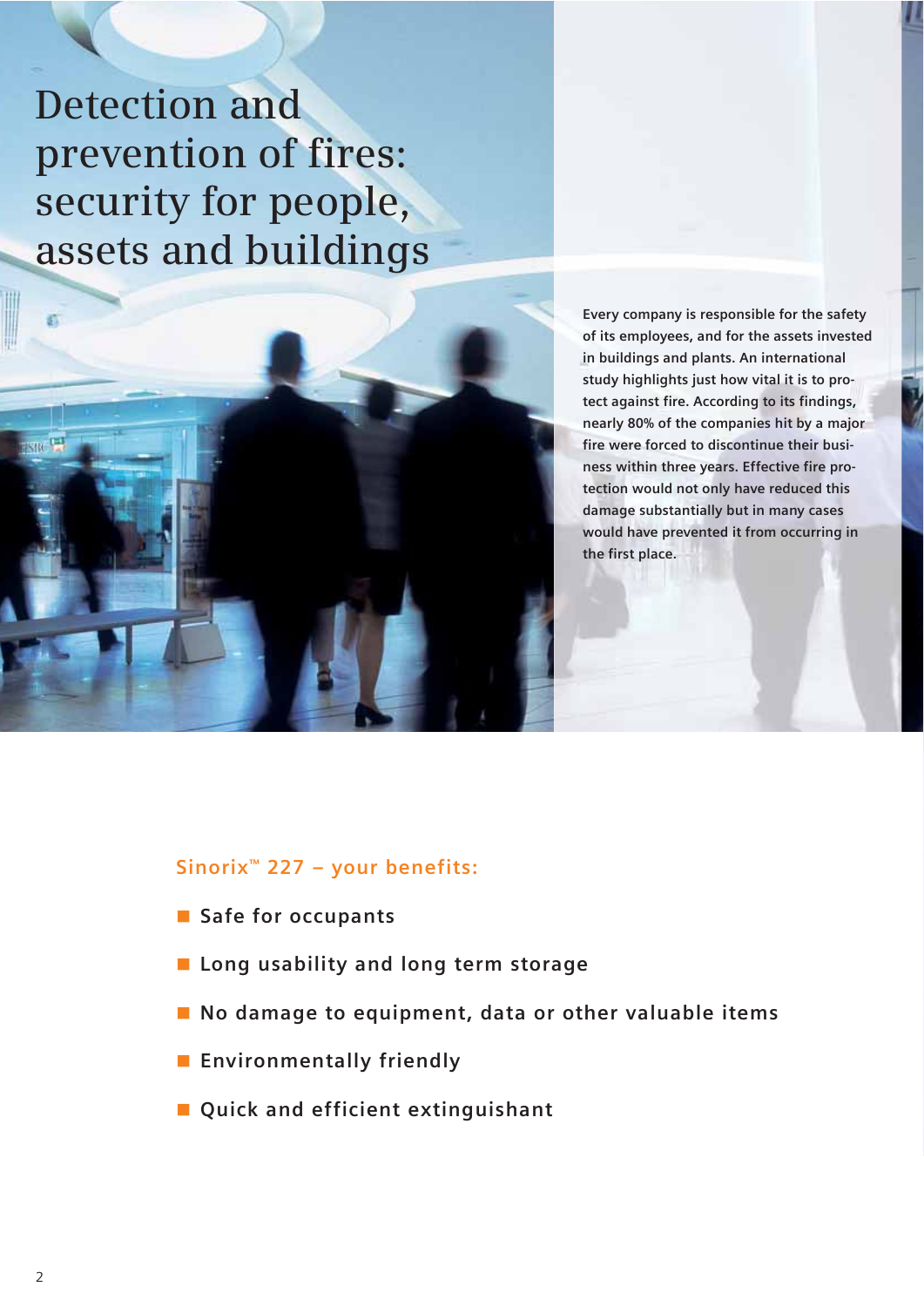#### **Fire detection and extinguishing from a single supplier**

When it comes to fire safety, seconds count. The earlier and more reliably sources of fire are detected, the sooner the fire extinguishing system can go into action. Effective protection of people, buildings, business resources and data depends on how perfectly this chain functions. Siemens offers solutions at the leading edge of technical development for every phase, from detection to intervention:

- **Detectors from Siemens discover sources of** fire immediately and in most cases pinpoint them before an open blaze can develop. At the same time the built-in intelligence in the system ensures that the dangers are evaluated correctly in order to avoid production losses due to false alarms.
- Sinorix<sup>™</sup> extinguishing systems make the perfect enhancement for fast, foolproof fire detection. In the event of a fire an automatic extinguishing system intervenes instantly, with the result that the fire is extinguished rapidly or smothered in its very early stages.

#### **Sinorix™: complete product range – individual application**

Extinguishing systems are by no means all alike. Features that are ideal for use with fire class A can have a negative effect if used for a class B fire. Use of the right system ensures maximum security. To achieve this, Siemens offers you both its expertise based on decades of accumulated experience and Sinorix – a complete range of products for every application and every risk: from chemical gases and natural inert gases to a combination of gas and water. Sinorix 227 therefore belongs to the category of fire-fighting systems utilizing chemical gas.



# for all your building technology needs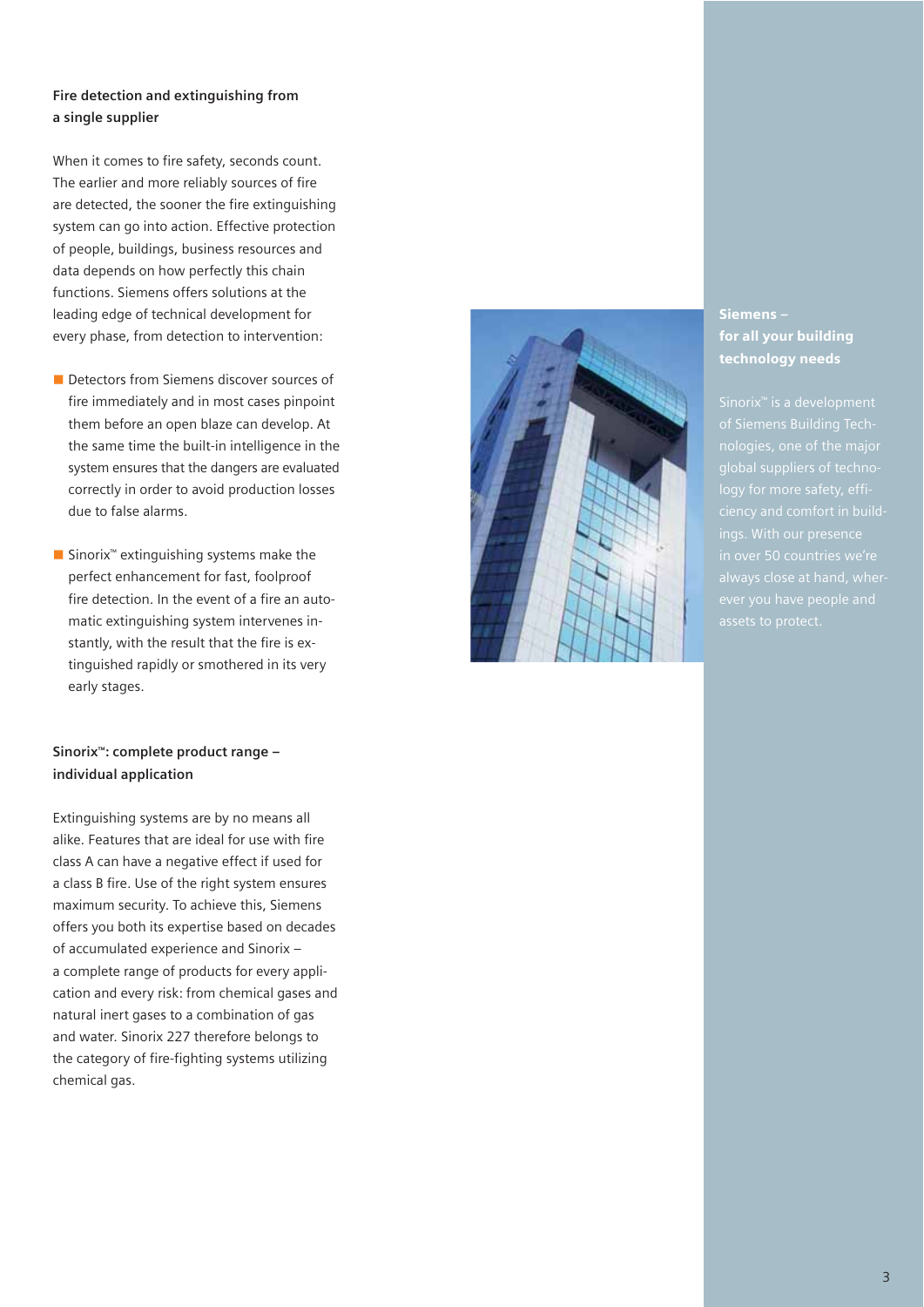**Sinorix™ 227: Fire extinguishing where electronic systems need to be protected Electronic systems today, and that includes** 

**SHUEL** 

**databases, represent a considerable asset in every company. And because fires in electronic systems develop slowly, that makes them particularly dangerous. Sinorix™ 227 from Siemens complies with every aspect of the fire safety requirements in these sensitive areas.**

# **Sinorix™ 227 – applications:**

## **IT rooms**

Your business can't afford the down time caused by fire or sprinkler damage to critical computing facilities and equipment. Sinorix™ 227 will not harm even the most sensitive electronics.

## **E** Telecommunication systems and **electrical switching rooms**

Fire in a central office or network operation is simply not an option. The ability to detect and extinguish a fire within seconds is essential.

## **Healthcare facilities**

In critical care situations where patients depend on complex medical equipment, Sinorix 227 ensures that the valuable equipment will be spared from damage in the event of a fire.

## **Art and historical collection**

When antiquities, documents and art objects are irreplaceable, it must be protected from damage in the event of fire by Sinorix 227.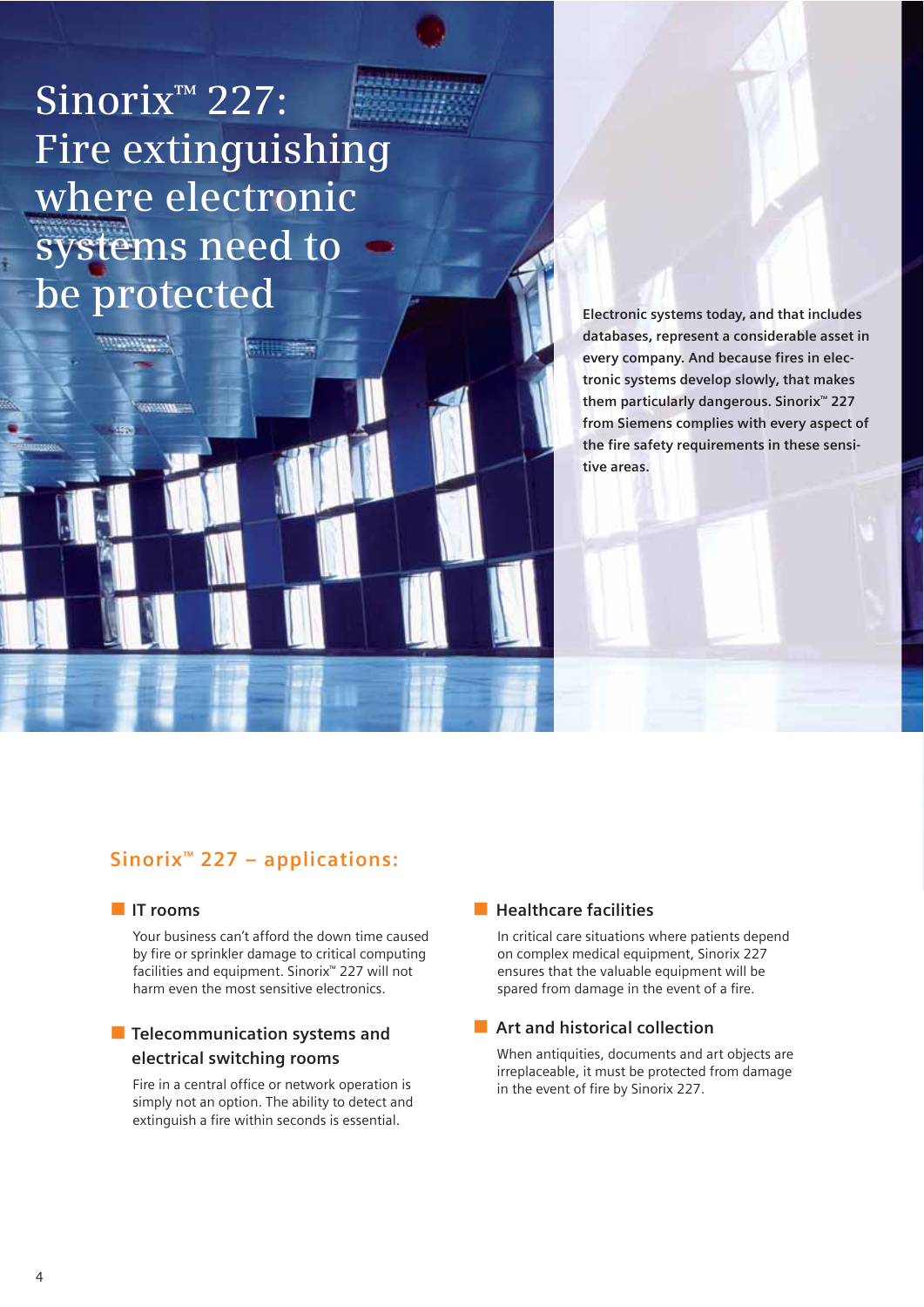#### **No damage to electronic equipment**

For extinguishing electronic fires the extinguishing medium itself must not be electrically conductive. Sinorix 227 meets this requirement and thus rules out any risk for equipment and systems due to electrical conductance.

#### **Maximum efficiency and guaranteed purity**

Sinorix 227 is produced in compliance with standard ISO 9000 and as such is clean, which means it contains no foreign bodies or oily residues. Thanks to special measures taken during production and filling, you get an agent with which your electronic systems are safely protected against damage in the same way as all other sensitive equipment.

#### **All-round safety, including for people**

Tests carried out at the laboratories of the US EPA and various expert reports have confirmed that the use of Sinorix 227 does not pose a danger for humans. Heptafluoropropane (Sinorix 227) is also used as a propellant for aerosols in the pharmaceutical industry.

#### **Quick action**

The extinguishing agent used in Sinorix 227 is HFC227ea heptafluoropropane. This was recognized in 1993 as the most effective alternative to Halon 1301 in the list drawn up by the US EPA (United States Environmental Protection Agency) and does not deplete the ozone layer (Ozone Depletion Potential = 0).

It is thermally and chemically stable when stored and is therefore suitable for use over a long period.







# **range of application**

Sinorix 227 is ideally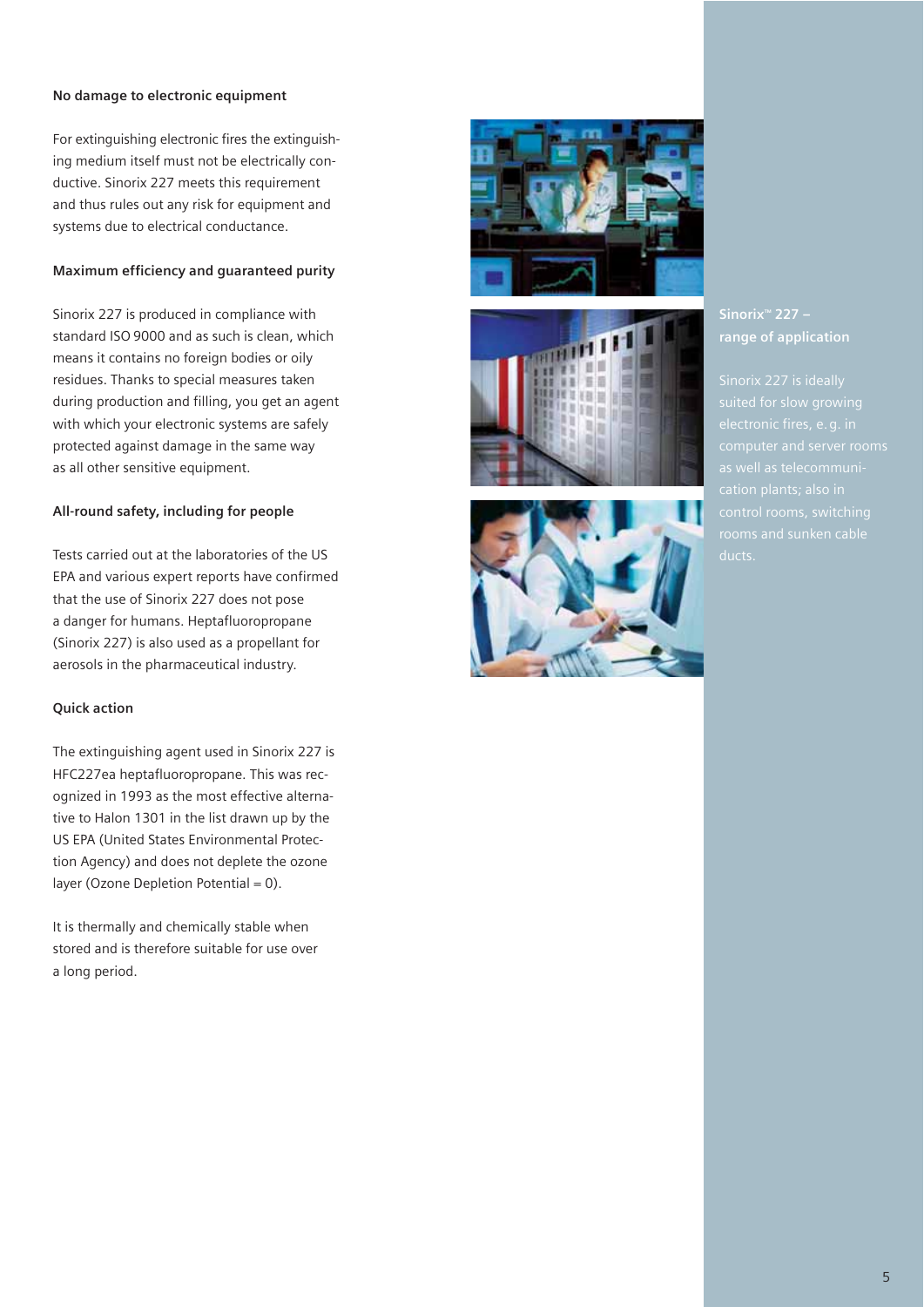# **Tested and approved**



**Before it is used as an extinguishing agent a gas must undergo defined tests and be approved by independent institutions. Naturally you can rest assured that Sinorix™ 227 is fully tested and approved.**

#### **Sinorix™ 227 in numbers**

|  | <b>Physical properties</b>  |                                                         |  |
|--|-----------------------------|---------------------------------------------------------|--|
|  | <b>Chemical formula</b>     | CF <sub>3</sub> CHFCF <sub>3</sub> - heptafluoropropane |  |
|  | <b>Molecular weight</b>     | 170.03 kg/kmol                                          |  |
|  | <b>Boiling point</b>        | $-16.36 °C$                                             |  |
|  | <b>Freezing point</b>       | $-131$ °C                                               |  |
|  | <b>Critical temperature</b> | 101.66 $\degree$ C                                      |  |
|  | <b>Critical pressure</b>    | 29.10 bar                                               |  |
|  | <b>Critical volume</b>      | $0.0015$ m <sup>3</sup> /kg                             |  |
|  | <b>Critical density</b>     | $621.10 \text{ kg/m}^3$                                 |  |

**Evaporation heat 31.6 Kcal/kg**

| <b>Temperature</b><br>°C             | Density in liquid<br>state in kg/m <sup>2</sup> | state in kg/m <sup>3</sup> | Density in vaporous Pressure in vaporous<br>state in bar |  |  |
|--------------------------------------|-------------------------------------------------|----------------------------|----------------------------------------------------------|--|--|
| $-17.8$                              | 1532                                            | 7.96                       | 0.95                                                     |  |  |
| $-1.1$                               | 1479                                            | 15.23                      | 1.87                                                     |  |  |
| 21.1                                 | 1402                                            | 32.26                      | 4.05                                                     |  |  |
| 54.4                                 | 1269                                            | 84.81                      | 10.32                                                    |  |  |
| ODP (CFC - 11 = 1)                   |                                                 | 0.                         |                                                          |  |  |
| Atmospheric half-life                |                                                 | $31 - 42$ years            |                                                          |  |  |
| Toxicity LC <sub>50</sub> (4 h, rat) |                                                 | < 800,000 ppm              |                                                          |  |  |

## **Certified dependability**

In the US, Sinorix™ 227 has successfully completed all test programs of the Underwriters Laboratories, Factory Mutual, VdS and CNNP and has been approved by the NFPA (National Fire Protection Association), an organization that assesses extinguishing agents and their conditions of application according to objectively defined criteria. Large-scale testing in our own laboratories has also confirmed the reliable function of Sinorix 227 in the majority of typical cases of fire.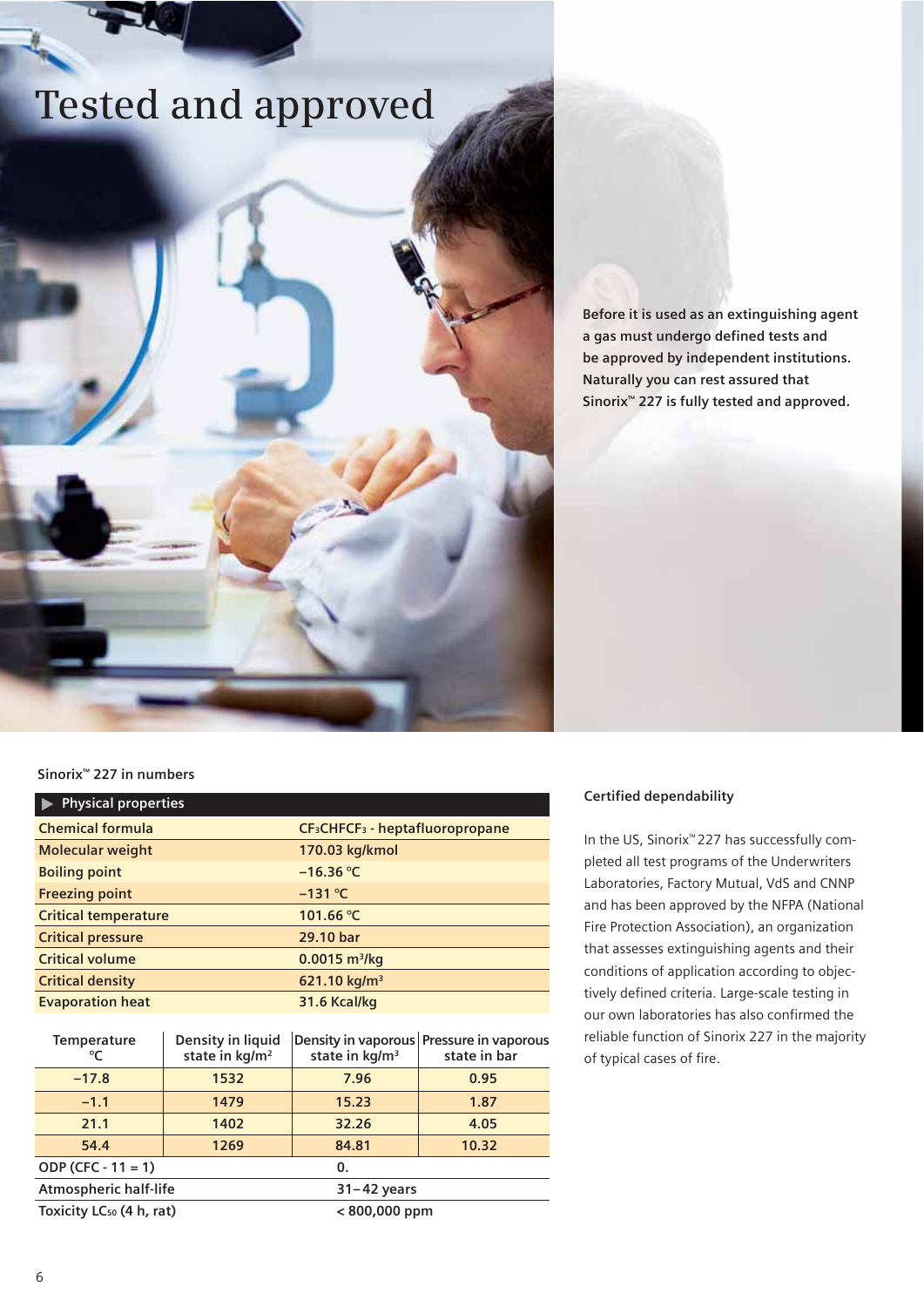# **The single-source solution for fire extinguishing**

#### **Everything provided for your support**

Siemens provides you with the complete expertise for engineering, for operation, for installation and also for the maintenance of specific systems. Modular fields of application are also possible entirely in line with customers' requirements. Special software computes the layout of the piping networks and all components, thereby facilitating easy planning and configuration. Naturally, everything is compliant with the applicable guidelines and has the appropriate certification.

#### **The right partner for everything, including insurance questions**

The systems and components that we build into our fire extinguishing systems are certified by the relevant agencies (VdS, UL-FM). This makes us the right partner when it comes to making certain all fire risks comply with the requirements of insurance companies or obtaining more favorable insurance premiums.



# **from one source**

#### **Tested and certified**

- Successfully tested by the Underwriters Laboratories, Factory Mutual, VDS and CNPP
- Recognized by the NFPA
- Successfully tested in internal trials
- $\blacksquare$  Equipment has the necessary approval (VdS, UL-FM)

#### **Our offer**

- Complete know-how regarding engineering, operation, installation and maintenance
- Modular applications possible at customer's request
- Calculation of the piping network layout and all components through special software
- Adherence to necessary guidelines
- **Insurance compliant configuration** of all fire risks
- Makes more favourable insurance premiums possible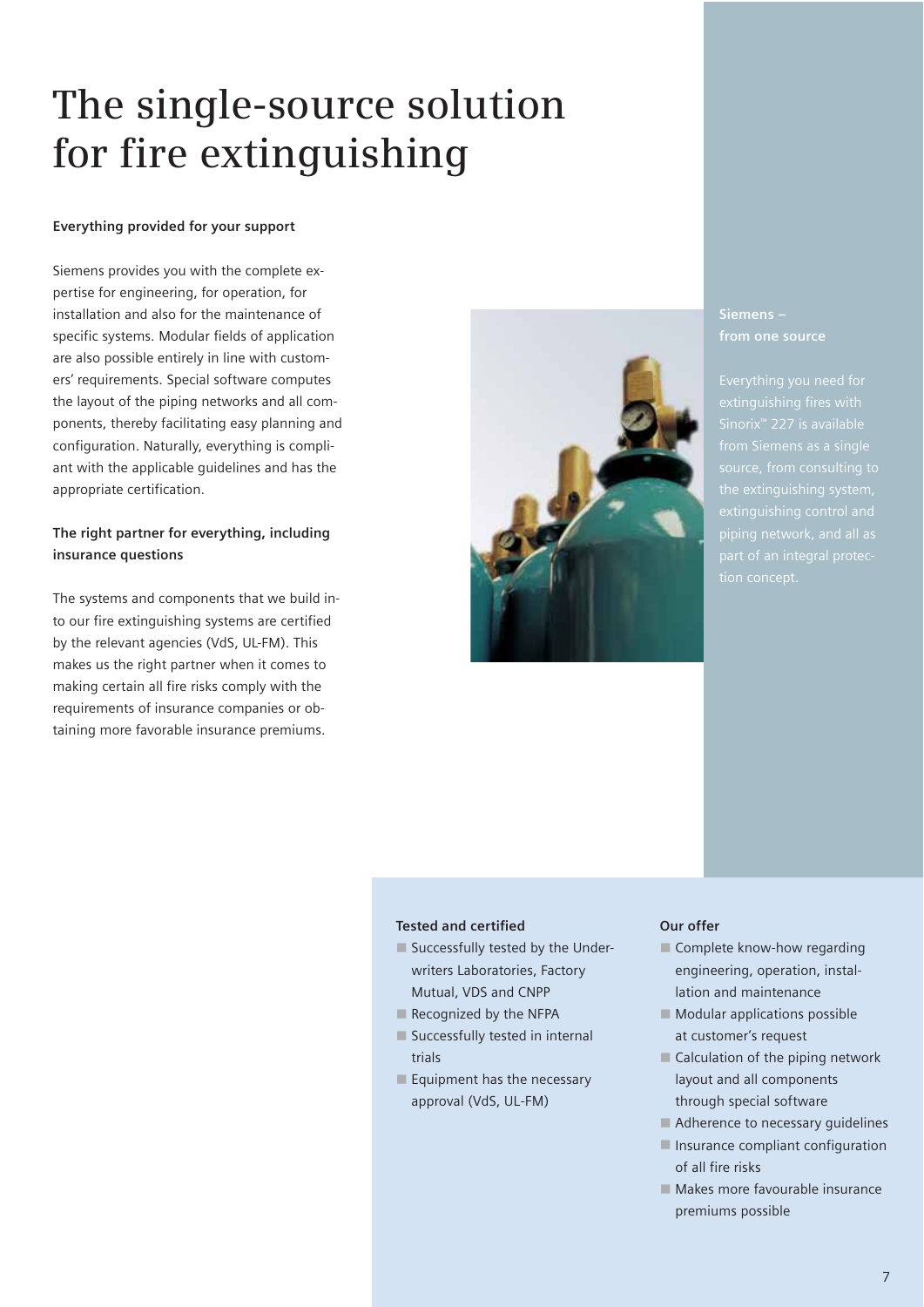Protect people and assets help. Regardless of whether your project is a new installaassistance with every aspect of Sinorix extinguishing systems, and help with selection or planning. Just give us a call. We've listed the contact addresses where

you can get in touch with our

experts.